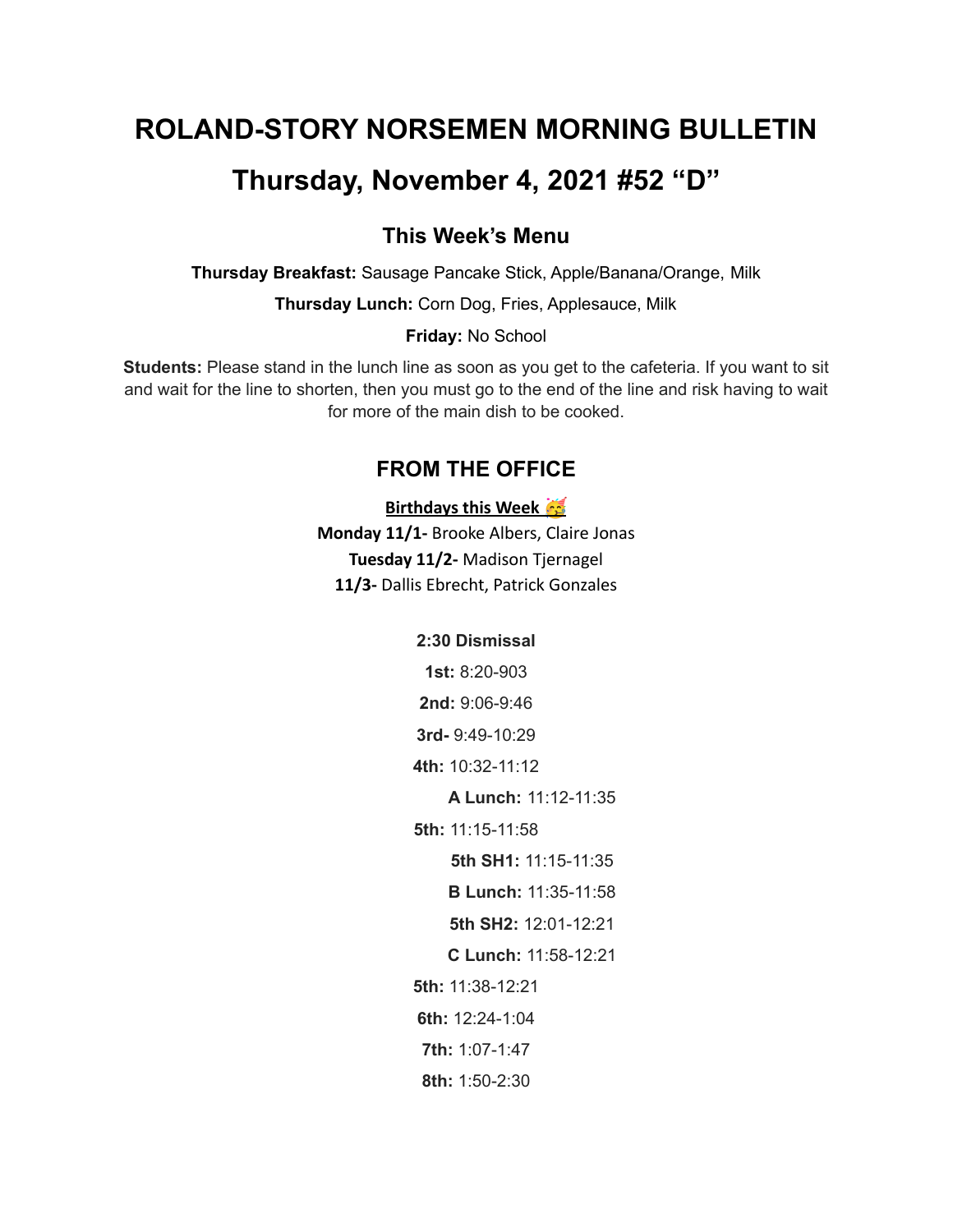**J-term:** Students should be working on their rough draft of their project and talking to your Seminar teacher for help or guidance to have a quality project. Refer to the yellow document for answers to basic questions. If you are planning an off-site project, you will have to get that cleared by your Seminar teacher 1st, then schedule a time to talk to Mr. Boliver. DO NOT WAIT UNTIL THE LAST MINUTE ON THIS PROCESS. The online proposal form will open on November 15th for all students during Seminar.

**Annual Norsemen Baseball Fan Cloth fundraiser is now live.** There are multiple non-sport specific items available for youth to adults. Items will arrive prior to Christmas break, and make for great gift ideas. All orders are done online, and shipped directly to your home. Be sure to utilize the size chart provided on the Fan Cloth website. Link to online store is [fancloth.shop/NLZVR](http://fancloth.shop/NLZVR). To give order credit to a member of the Norsemen baseball team just put in their name at checkout. Deadline for orders will be midnight 11/5. Contact Coach Hill, chill@roland-story.k12.ia.us, with any questions you may have regarding the order.



## **[COUNSELOR](https://docs.google.com/document/d/1vmwczNPbDzXe9vFaG5LJMQ7NYDv-i4oQJHybqA65TUc/edit?usp=sharing) FOLDER (9-12)-Click here**

## **College Outreach Opportunity**

**When: November 4, 2021**

**Time: Time: 5:00-7:00 p.m.**

**Where: HS Commons**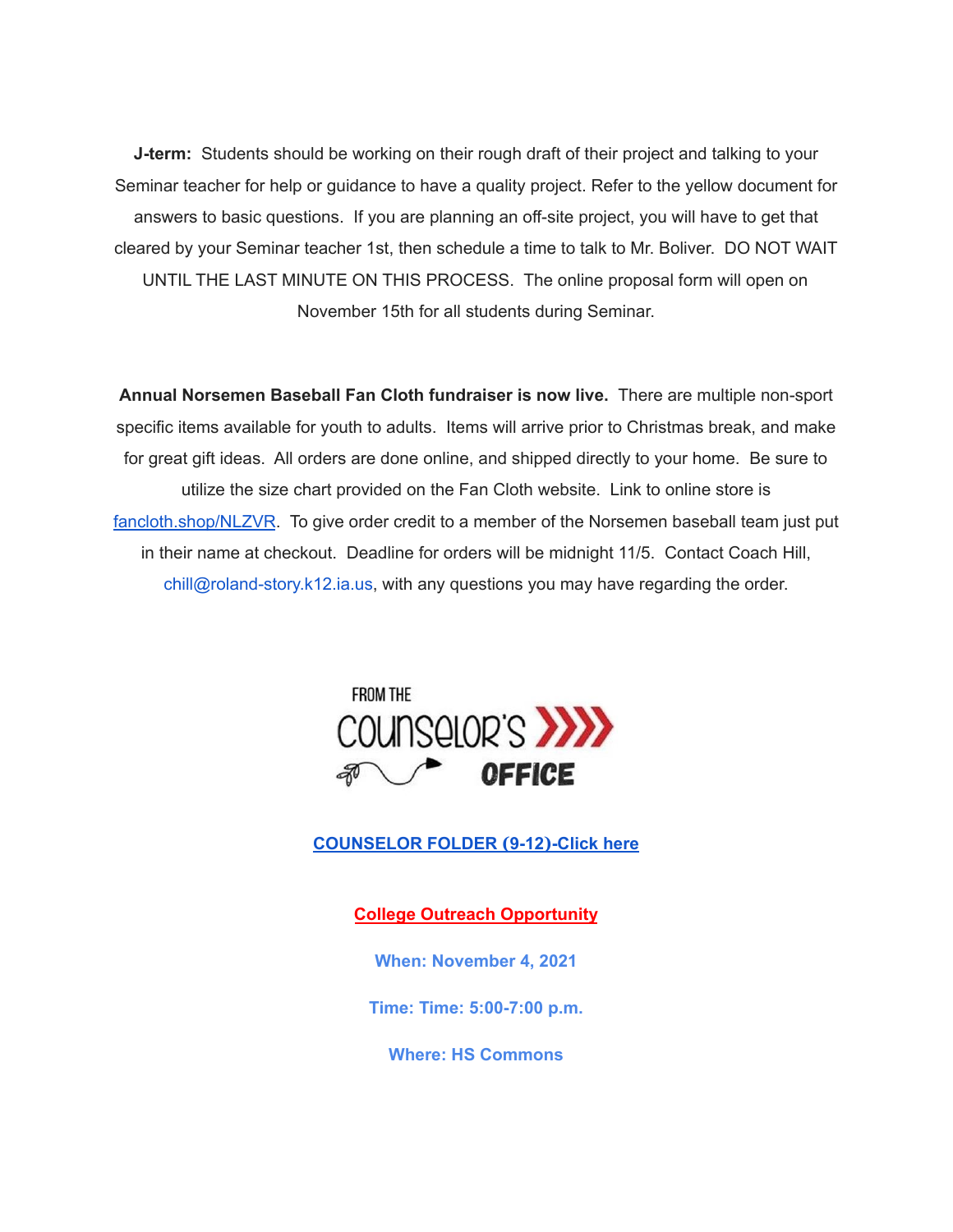# Mrs. Heisterkamp will have a representative from SCCAN available for parents to ask questions and/or seek resources. Please stop by their table and visit!

**Vision:** Story County College Access Network (SCCAN) will provide awareness and coordination among existing resources, identify gaps, and develop solutions that will better prepare individuals for post-secondary educational opportunities and ultimately, careers.

**Mission:** SCCAN is a multi-sector collaborative network that engages individuals, guardians, and partners to improve outcomes for career readiness and post-secondary opportunities through systemic awareness and engagement.

| <b>College Visit</b>                                                                                              |                                               |
|-------------------------------------------------------------------------------------------------------------------|-----------------------------------------------|
| Friday, 11/19 during seminar time<br>(either Counselor's room or Auditorium depending on numbers)<br>Sign up here |                                               |
|                                                                                                                   | *College Rep: Application help & College Info |
|                                                                                                                   | *ROTC (Air Force) Rep: Info                   |
| Iowa State University                                                                                             |                                               |

## **Scholarships**

[StudentScholarships.org](https://drive.google.com/file/d/1vNlRtrk0wQiX1jPIPjpUVHhi5zFlcRvw/view?usp=sharing) \*Search is On [Scholarship](https://studentscholarships.org/scholarship/19120/search_is_on_scholarship_scholarship.php)- \$2,000 due 11/30 \*Dell [Scholars](https://studentscholarships.org/scholarship/9745/dell_scholars_program_scholarship.php) Program- \$20,000 due 12/1 \*Jameela Jamil x I Weigh [Scholarship-](https://studentscholarships.org/scholarship/19302/jameela_jamil_x_i_weigh_scholarship_scholarship.php) \$5,000 due 12/2 \*Stephen J. Brady Stop Hunger [Scholarship-](https://studentscholarships.org/scholarship/8850/stephen_j_brady_stop_hunger_scholarships_scholarship.php) \$5,000 due 12/5 \*Science [Ambassador](https://studentscholarships.org/scholarship/14669/science_ambassador_scholarship_scholarship.php) Scholarship- \$40,000 due 12/13 \*Burger King [Scholars](https://studentscholarships.org/scholarship/10533/burger_king_scholars_program_scholarship.php) Program- \$50,000 due 12/15 \*Senior Planning Social Work and Eldercare [Scholarship](https://studentscholarships.org/scholarship/11393/senior_planning_social_scholarship.php)- \$900 due 12/15 \*Path to Pro [Scholarship](https://studentscholarships.org/scholarship/19069/path_to_pro_scholarship_program_scholarship.php) Program- \$2,000 due 12/31 \*CX [Scholarship-](https://studentscholarships.org/scholarship/19320/cx_scholarship_scholarship.php) \$10,000 due 12/31 \*Design Thinking [Scholarship](https://studentscholarships.org/scholarship/11010/design_thinking_scholarship_scholarship.php)- \$500 due 12/31 \*Certified Nursing Assistant [Scholarship-](https://studentscholarships.org/scholarship/19122/certified_nursing_assistant_scholarship_scholarship.php) \$1,000 due 12/31 \*Thiel High School [Fellowship](https://studentscholarships.org/scholarship/14065/thiel_fellowship_scholarship.php)- \$100,000 due 12/31 \*Power of Resilience [Scholarship-](https://studentscholarships.org/scholarship/14792/power_of_resilience_scholarship_scholarship.php) \$1,000 due 12/31 \*CC Bank's Young Scholars [Scholarship-](https://studentscholarships.org/scholarship/13729/cc_bank_s_young_scholars_scholarship_scholarship.php) \$2,000 due 12/31 \*Honor a Hero [Scholarship](https://studentscholarships.org/scholarship/19015/honor_a_hero_scholarship_scholarship.php)- \$1,000 due 12/31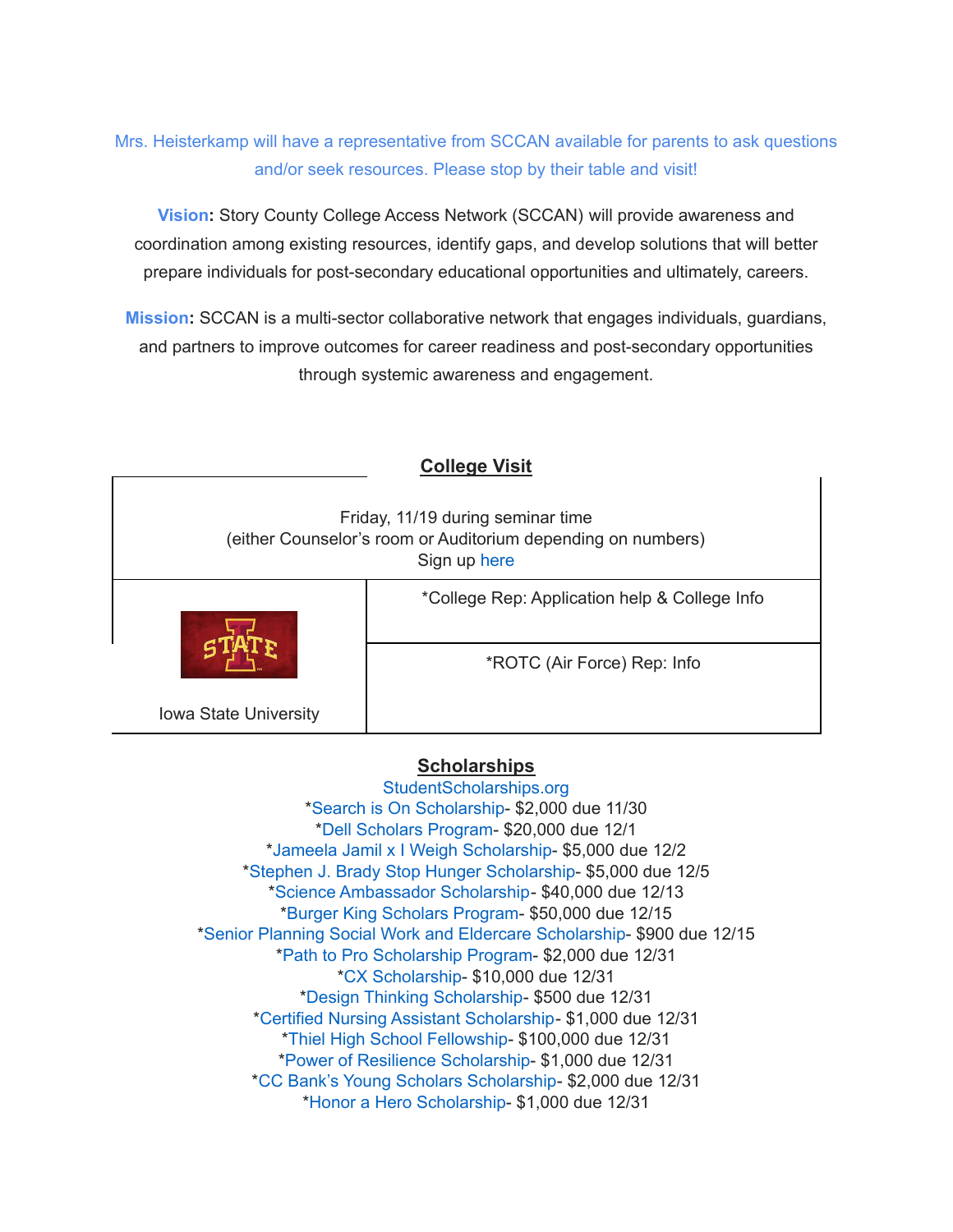DAR [Scholarships-](https://dar.academicworks.com/) due 1/31 \*Alice W. Rooke- \$5,000 \*America 250! Scholarship- \$5,000 \*American Indians- \$4,000 \*Arthur Lockwood Beneventi Law- \$2,000 \*Caroline E. Holt Nursing- \$2,500 \*DAR Centennial- \$2,500 \*Dr. Aura-Lee A. Na James Hobbs Pittenger American History- \$2,000 \*Dr. Francis Anthony Beneventi Medical- \$5,000 \*Edward G. and Helen A. Borgens Elementary Teacher Education- \$1,500 \*Edward G. and Helen A. Borgens Secondary Teacher Education- \$1,500 \*Frances Crawford Marvin American Indian- \$Varies \*Irene and Daisy MacGregor Memorial- \$5,000 \*Leslie Andree Hanna Medical- \$5,000 \*Lillian and Arthur Dunn- \$2,500 \*Madeline Pickett (Halbert) Cogswell Nursing- \$2,500 \*Margaret Howard Hamilton- \$1,000 \*Mary Elizabeth Lockwood Beneventi MBA- \$2,000 \*Nellie Love Butcher Music- \$5,000 \*Occupational/Physical Therapy- \$2,000 \*Richard and Elizabeth Dean- \$5,000 \*The Leo W. and Alberta V. Thomas Utz English- \$4,000 \*The Leo W. and Alberta V. Thomas Utz Mathematics- \$4,000 \*The Lucinda Beneventi Findley History- \$2,000 \*The Robert Hunder Swadley Horticulture- \$Varies \*William Robert Findley Graduate Chemistry-\$2,000

Simpson College [Promise-](https://simpson.edu/admission-aid/tuition-aid/simpson-promise) \$Full tuition, responsible for the costs of room, board, and fees. -be an Iowa resident and a 2022 graduate of an Iowa high school, -submit the Free Application for Federal Student Aid (FAFSA) no later than July 1, 2022, and be eligible for federal aid, -reside on campus, -have a 2020 family adjusted gross income at or below \$60,000, -be a full-time, accepted, incoming first-year student for fall 2022.

**DMACC Semester 2 online classes now available.** You MUST be proficient in the areas of math, science, and language arts. The scores are based on your 2020-2021 ISASP assessments. Click here and read the [directions!](https://docs.google.com/document/d/1DwEmgrLuBDkU4bqokTEqzimj1v3EFqhLcx5OUZTQjsg/edit?usp=sharing) :)

#### **ATHLETIC ACTIVITIES FOR THE WEEK**